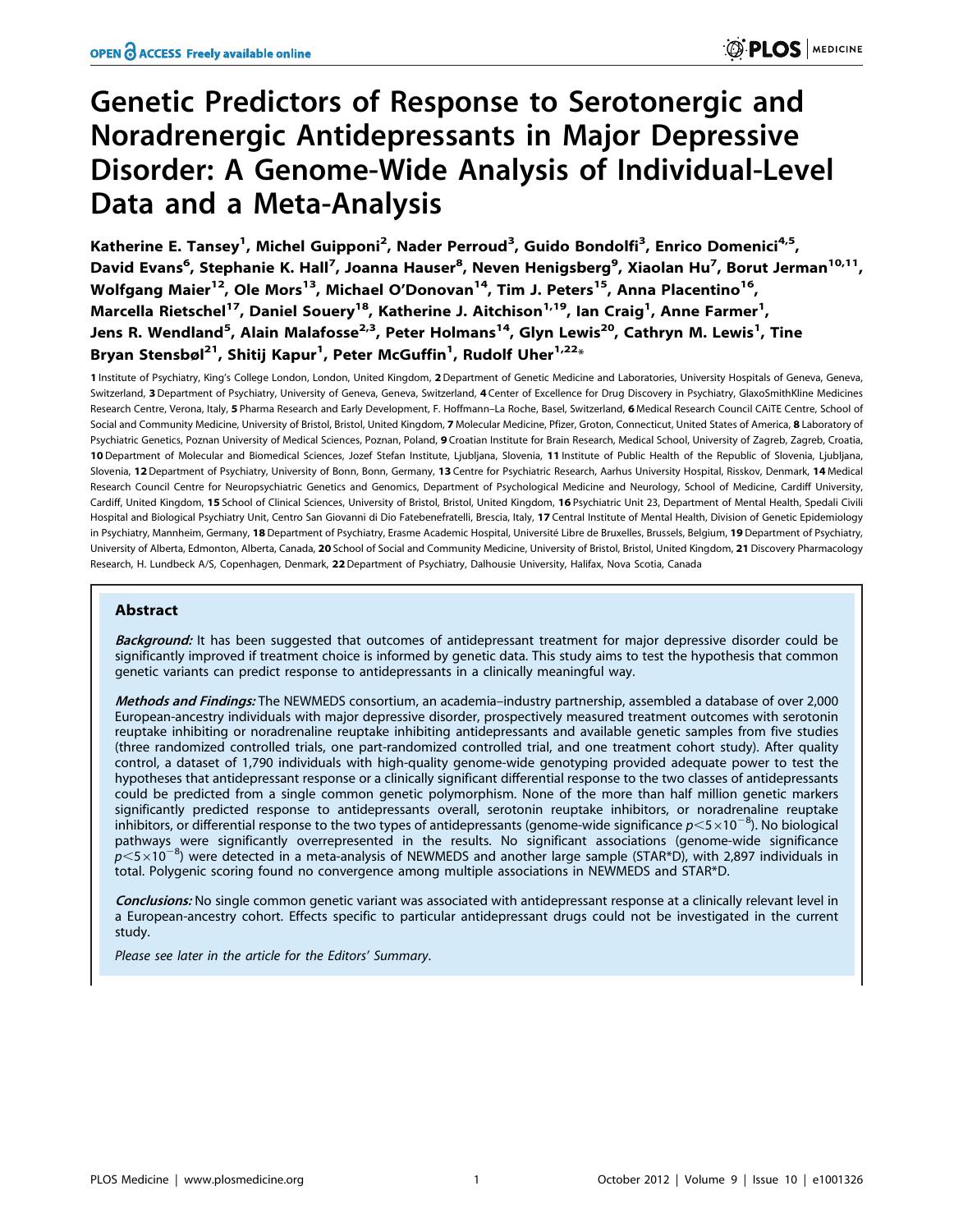Citation: Tansey KE, Guipponi M, Perroud N, Bondolfi G, Domenici E, et al. (2012) Genetic Predictors of Response to Serotonergic and Noradrenergic Antidepressants in Major Depressive Disorder: A Genome-Wide Analysis of Individual-Level Data and a Meta-Analysis. PLoS Med 9(10): e1001326. doi:10.1371/ journal.pmed.1001326

Academic Editor: Phillipa J. Hay, University of Western Sydney, Australia

Received March 19, 2012; Accepted September 4, 2012; Published October 16, 2012

Copyright: © 2012 Tansey et al. This is an open-access article distributed under the terms of the Creative Commons Attribution License, which permits unrestricted use, distribution, and reproduction in any medium, provided the original author and source are credited.

Funding: The research leading to these results has received support from the Innovative Medicine Initiative Joint Undertaking (IMI-JU) under grant agreement number 115008, of which resources are composed of European Union and the European Federation of Pharmaceutical Industries and Associations (EFPIA) in-kind contribution and financial contribution from the European Union's Seventh Framework Programme (FP7/2007–2013). EFPIA members Pfizer, GlaxoSmithKline, and Hoffmann-La Roche have contributed work and samples to the project presented here. The funders had no role in study design, data collection and analysis, decision to publish, or preparation of the manuscript. GENDEP was funded by the European Commission Framework 6 grant, EC contract ref.: LSHB-CT-2003- 503428. Lundbeck provided nortriptyline and escitalopram for the GENDEP study. GlaxoSmithKline and the UK National Institute for Health Research of the Department of Health contributed to the funding of the sample collection at the Institute of Psychiatry, London. GENDEP genotyping was funded by a joint grant from the UK Medical Research Council and GlaxoSmithKline (G0701420). GenPod was funded by the UK Medical Research Council and supported by the Mental Health Research Network. GODS study was partly supported by external funding provided by the Swiss branches of the following pharmaceutical companies: GlaxoSmithKline, Wyeth-Lederle, Bristol-Myers Squibb, and Sanofi Aventis. RU is supported by the Canada Research Chair program (http://www.chairs-chaires.gc. ca/). The authors thank the US National Institute of Mental Health (NIMH) for providing access to the STAR\*D genetic dataset. STAR\*D was funded by NIMH via contract (N01MH90003) to the University of Texas Southwestern Medical Center at Dallas (A. John Rush, principal investigator). STAR\*D genotyping was supported by the NIMH grant to Steven P. Hamilton (grant number MH072802).

Competing Interests: GB is a member of a national advisory board for Bristol-Myer Squibb and Pfizer and has received research funding from GlaxoSmithKline, Wyeth-Lederle, Bristol-Myers-Squibb, and Sanofi Aventis. ED and JRW are full-time employees of Roche. ED was a full time employee of GlaxoSmithKline when he undertook work on this study. SKH and XH are full-time employees of Pfizer. NH has participated in clinical trials sponsored by pharmaceutical companies including GlaxoSmithKline and Lundbeck and received honoraria for participating in expert panels from pharmaceutical companies including Lundbeck. MO'D's department received £2000 in lieu of an honorarium to MO'D from Lilly as a result of his participation in sponsored symposia in 2012. Those symposia were unrelated to the contents of this manuscript. MO'D holds grants from the Medical Research Council (UK), The Wellcome Trust, the National Institutes of Medicine (USA), and the European Union. None are relevant to the contents of this manuscript. DS is a member of a national advisory boards for Astra-Zeneca, Bristol-Myers Squibb, Eli Lilly, and Lundbeck. KJA is a member of a national advisory board for Johnson & Johnson, Lundbeck, Roche Diagnostics, and Bristol-Myers Squibb and Otsuka Pharmaceuticals Limited and has received consultancy fees and honoraria from Bristol-Myers Squibb, Lundbeck, Roche Molecular Systems, Roche Diagnostics, and Johnson & Johnson. KJA has received research and development consultancy fees and research support from Roche Diagnostics and Roche Molecular Systems. KJA has received research grants from Bristol-Myers Squibb and Otsuka Pharmaceuticals Limited; Johnson & Johnson Pharmaceutical Research and Development. PM and AF have previously received consultancy fees and honoraria for participating in expert panels from pharmaceutical companies including Lundbeck and GlaxoSmithKline, but have had no such income in the last 3 years. CML is on the Editorial Board of PLOS Medicine. TBS is a full time employee of Lundbeck. SK has received research funding from AstraZeneca, Bristol-Myers Squibb, and GlaxoSmithKline, and has served as consultant and/or speaker for AstraZeneca, Bioline, BMS-Otsuka, Eli Lilly, Janssen, Lundbeck, NeuroSearch, Pfizer, Roche, Servier, and Solvay Wyeth. All other authors have declared that no competing interests exist.

Abbreviations: HRSD-17, 17-item Hamilton Rating Scale for Depression; MDD, major depressive disorder; NRI, noradrenaline reuptake inhibitor; SRI, serotonin reuptake inhibitor

\* E-mail: rudolf.uher@kcl.ac.uk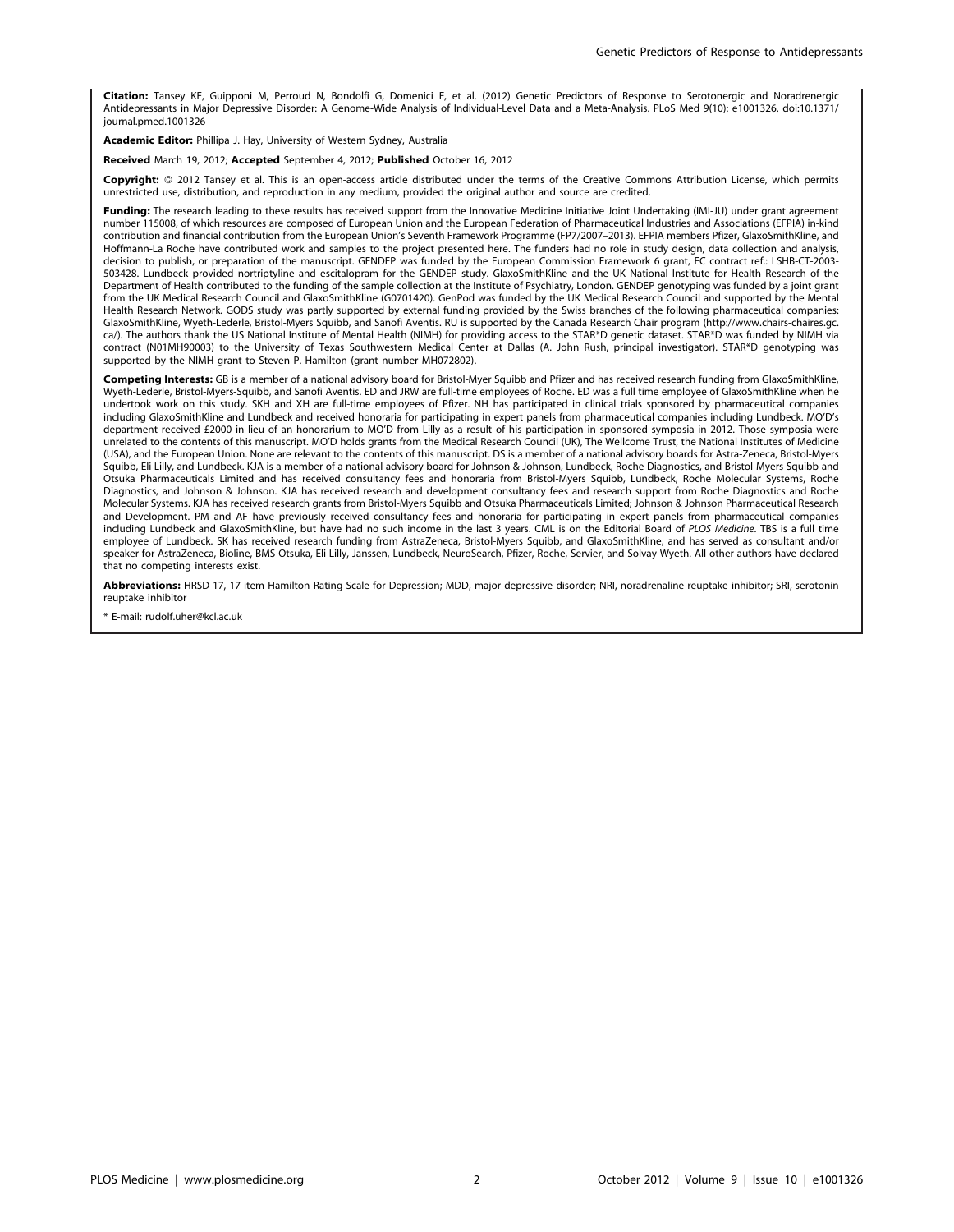#### Introduction

Major depressive disorder (MDD) is a disabling illness, affecting a high proportion of individuals at some point in their life [1]. Prescription of antidepressants is the most common initial step in treating MDD, but less than half of individuals achieve remission of symptoms with their first antidepressant [2,3]. It has been proposed that common genetic variants could be used to personalize psychiatric treatment and significantly improve outcomes [4–7]. However, to date there has not been a robust, well-replicated finding of sufficient effect size to be worth translating into a clinical setting.

Identification of genetic determinants of antidepressant response has the potential to improve the treatment of MDD in two important ways. First, genetic and molecular predictors of poor treatment outcome with available antidepressants can provide targets for the development of novel therapeutic agents that may be effective for the type of depression that is resistant to current treatments. Second, for many individuals with MDD, delay in reaching recovery is avoidable, since they have the potential to respond to one of the currently available treatments. If a predictor of differential outcome with alternative treatments is identified, a clinician could use it to select the antidepressant that is most likely to alleviate depression in a given individual. For both applications, the clinical implications are predicated on the effect size of the prediction. A consensus criterion has been set for what size of difference in depressive symptoms is clinically meaningful: a panel of experts and service users has concluded that a difference in outcome equal or greater than three points on the Hamilton Rating Scale for Depression is noticeable to the patients and their relatives and can be considered as clinically significant [8,9]. This criterion is equal to 6.33% of variance in outcome explained, which can be applied to assess whether a genetic biomarker provides clinically significant prediction [9]. Currently, no clinically significant predictor is available [10]. The aims of this NEWMEDS study address the two potential avenues for using genomic information to improve treatment of depression.

The first aim is to identify common genetic polymorphisms that predict unfavourable outcome of treatment with currently available antidepressants. Addressing this issue in the large combined NEWMEDS sample will substantially expand on the evidence from the first genome-wide studies on outcomes for single-drug treatment [11] or naturalistic inpatient treatment [12] of depression and could provide novel targets for the development of new treatments.

The second aim is to obtain predictors of differential outcomes of treatment with antidepressants with different modes of action in the largest comparative pharmacogenetic study to date. Specifically, we aim to identify common genetic variants that differentially predict outcome of treatment with antidepressants that act primarily through the inhibition of serotonin reuptake (serotonin reuptake inhibitors [SRIs]) or act primarily through the inhibition of norepinephrine reuptake (noradrenaline reuptake inhibitors [NRIs]). For the first time, to our knowledge, these two aims will be pursued in a sample that is large enough to provide sufficient power to ensure interpretable results.

#### Methods

#### Samples

antidepressants,  $n = 868$ ; GENPOD, a randomized controlled trial of two active antidepressants,  $n = 601$ ; and GODS, a treatment cohort of severe depression,  $n = 131$ ) [14–16] and two studies by pharmaceutical industry members of the European Federation of Pharmaceutical Industries and Associations (active comparator arms from randomized controlled trials by Pfizer,  $n = 355$ , and GlaxoSmithKline,  $n = 191$ ) were combined to obtain a sample of 2,146 adult individuals (1,205 women and 941 men; see Table 1 in Text S1 for description by contributing study) diagnosed with unipolar MDD according to the Diagnostic and Statistical Manual of Mental Disorders–IV and the International Classification of Diseases–10, with prospective data on outcome of treatment with SRI or NRI antidepressants. Diagnoses of schizophrenia, schizoaffective disorder, or bipolar disorder, or current alcohol or drug dependence constituted exclusion criteria. All individuals were treated for 6 to 12 wk with either an antidepressant that acts primarily through blocking the reuptake of serotonin (SRIs: escitalopram, citalopram, paroxetine, sertraline, fluoxetine) or an antidepressant that acts primarily through blocking the reuptake of norepinephrine (NRIs: nortriptyline, reboxetine). These groupings are based on previous evidence that at least some genetic predictors of treatment response are specific to antidepressants that block serotonin or noradrenaline reuptake [14]. The two largest studies (GENDEP and GENPOD) included an open-label randomized comparison between an SRI (escitalopram, citalopram) and an NRI (nortriptyline, reboxetine). Detailed information on individual studies, including inclusion and exclusion criteria for each study, can be found in Text S1 (section 1.1).

#### Genotyping

From each study, individuals with self-reported white European ancestry, available high-quality blood DNA samples, and valid information on treatment outcome with either an SRI or an NRI were selected for genotyping.

Samples were genotyped on Illumina Human610-Quad Bead-Chips  $(n = 727)$  or Illumina Human660W-Quad BeadChips  $(n=1,166)$ , which have identical tag SNP coverage. More specifically, 727 samples from the GENDEP study were genotyped at the Centre National de Génotypage (Evry Cedex, France) using the Illumina Human610-Quad BeadChip and were subjects of previous reports [17,18]. The GENPOD, GlaxoSmithKline, Pfizer, GODS, and 93 additional GENDEP samples were genotyped at the University of Geneva Medical School (Geneva, Switzerland) using the Illumina Human660W-Quad BeadChip for the NEWMEDS consortium.

#### Quality Control

Quality control was implemented in PLINK [19], first on the level of the genetic marker and then on the level of the individual. Markers with minor allele frequency over 0.01 and at least 97% complete genotyping were retained. To avoid batch artefacts, markers that differed significantly  $(p<1\times10^{-3})$  by genotyping centre were excluded. Overall, 520,978 (99.0%) of the 526,424 genotyped SNPs passed all stages of quality control and were included in pharmacogenetic analyses. Hardy–Weinberg equilibrium was tested, but was not used as an exclusion criterion for markers, since departures from Hardy–Weinberg equilibrium are expected in a case-only study [20].

Individuals were excluded for ambiguous sex (genotypic sex different from phenotypic sex)  $(n=22)$ , abnormal heterozygosity  $(n = 16)$ , cryptic relatedness up to third-degree relatives by identity by descent ( $n = 20$ ), genotyping completeness less than 97% ( $n = 9$ ), and non-European ethnicity admixture detected as outliers in

As part of the NEWMEDS consortium (http://www.newmedseurope.com) [13], three studies conducted by academic institutions (GENDEP, a part-randomized open study of two active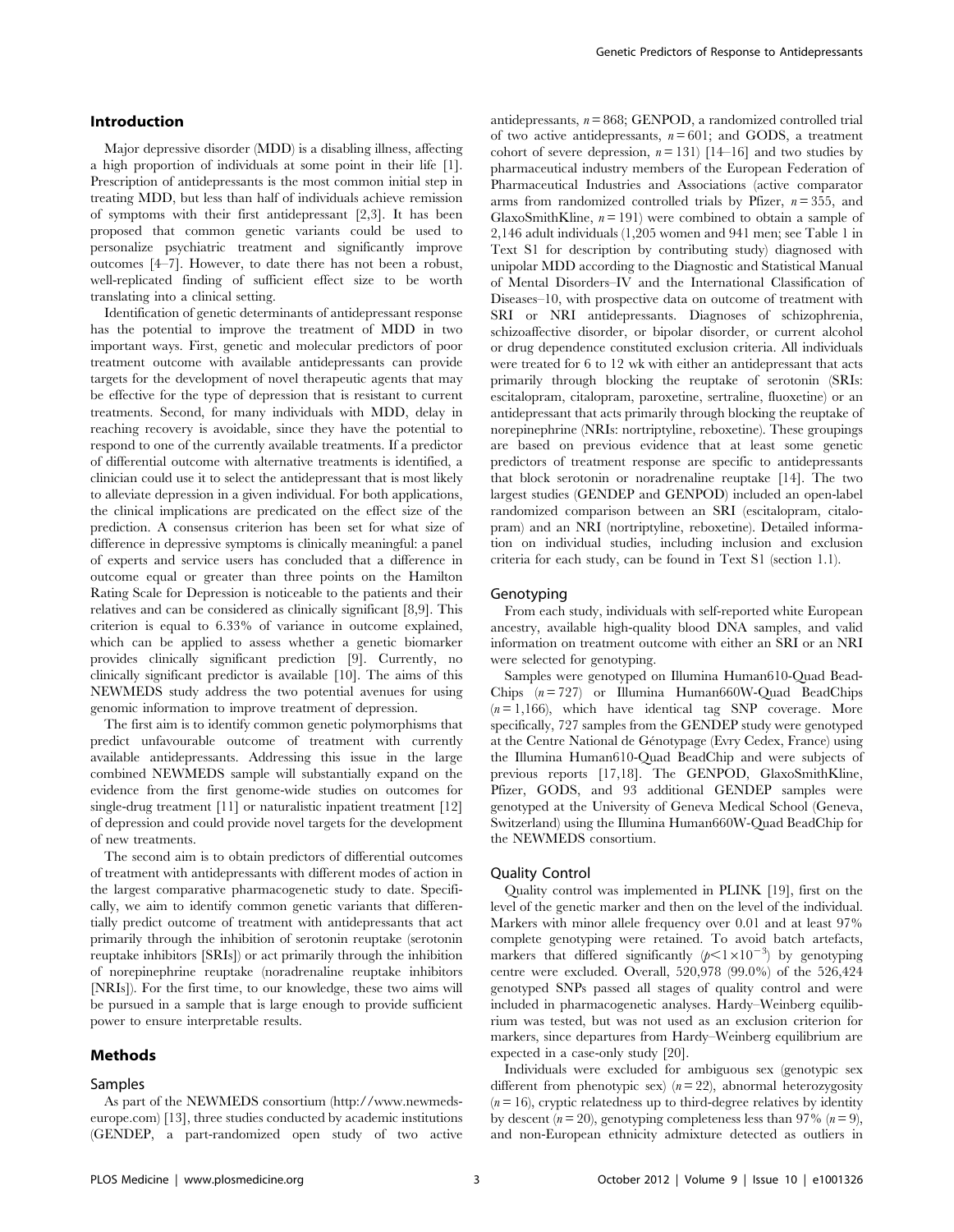iterative EIGENSTRAT analyses of a linkage-disequilibriumpruned dataset  $(n=35)$ . One additional individual was excluded because of invalid phenotypic information, leaving 1,790 (94.6%) of the 1,893 genotyped individuals for the pharmacogenetic analyses.

Figure 1 shows the flow of individuals through genotyping and quality control.

## Definition of Antidepressant Response Phenotype

Response to antidepressants involves changes in depressive symptoms over a number of weeks and is more accurately captured by continuous than by dichotomous variables [17,21– 23]. We defined response as a continuous variable, reflecting proportional reduction in depression severity from baseline to end of treatment. This measure is uncorrelated with initial severity  $(-0.10 \le r \le 0.10$  in all component studies), is independent of depression rating scale used, and is clinically relevant since it closely reflects clinician's impression of improvement [17,24].

Studies included in NEWMEDS used several outcome measures. The Montgomery–Asberg Depression Rating Scale [25] was the primary outcome measure in GENDEP and GODS, the 17 item Hamilton Rating Scale for Depression (HRSD-17) [26] was the primary outcome measure in the studies conducted by Pfizer and GlaxoSmithKline, and the Beck Depression Inventory [27] was the primary outcome measure in GENPOD. While the outcome measures used differ in details, here we are interested in generalizable effects related to depression as a whole rather than effects specific to a particular measure. Previous research has shown no difference between classes of antidepressants in response as measured by these three scales [28]. In addition, we took the following steps to minimize the effects of scale differences. To allow for an unbiased analysis of the combined dataset, we converted the outcome measures within each study to a single continuous metric: a standardized change score, adjusted for sex, age, and recruitment centre within each contributing study. The adjusted change score was z-transformed within each study to remove any correlation between data origin and outcome prior to the genetic analysis, and to remove effects that are specific to individual contributing studies. Detailed information about the definition of the phenotype is provided in Text S1 (section 1.3).

#### Statistical Analysis

Data analysis was carried out according to a protocol specified prior to data acquisition (Text S2). Joint analysis of individual-level data was conducted to allow for rigorous quality control and to retain maximum statistical power when combining studies that varied in size. The whole sample was analyzed jointly since this is a more efficient and powerful approach than discovery–replication design [29,30]. Quality-controlled genotypes were tested for



Figure 1. Flow of samples through quality control. doi:10.1371/journal.pmed.1001326.g001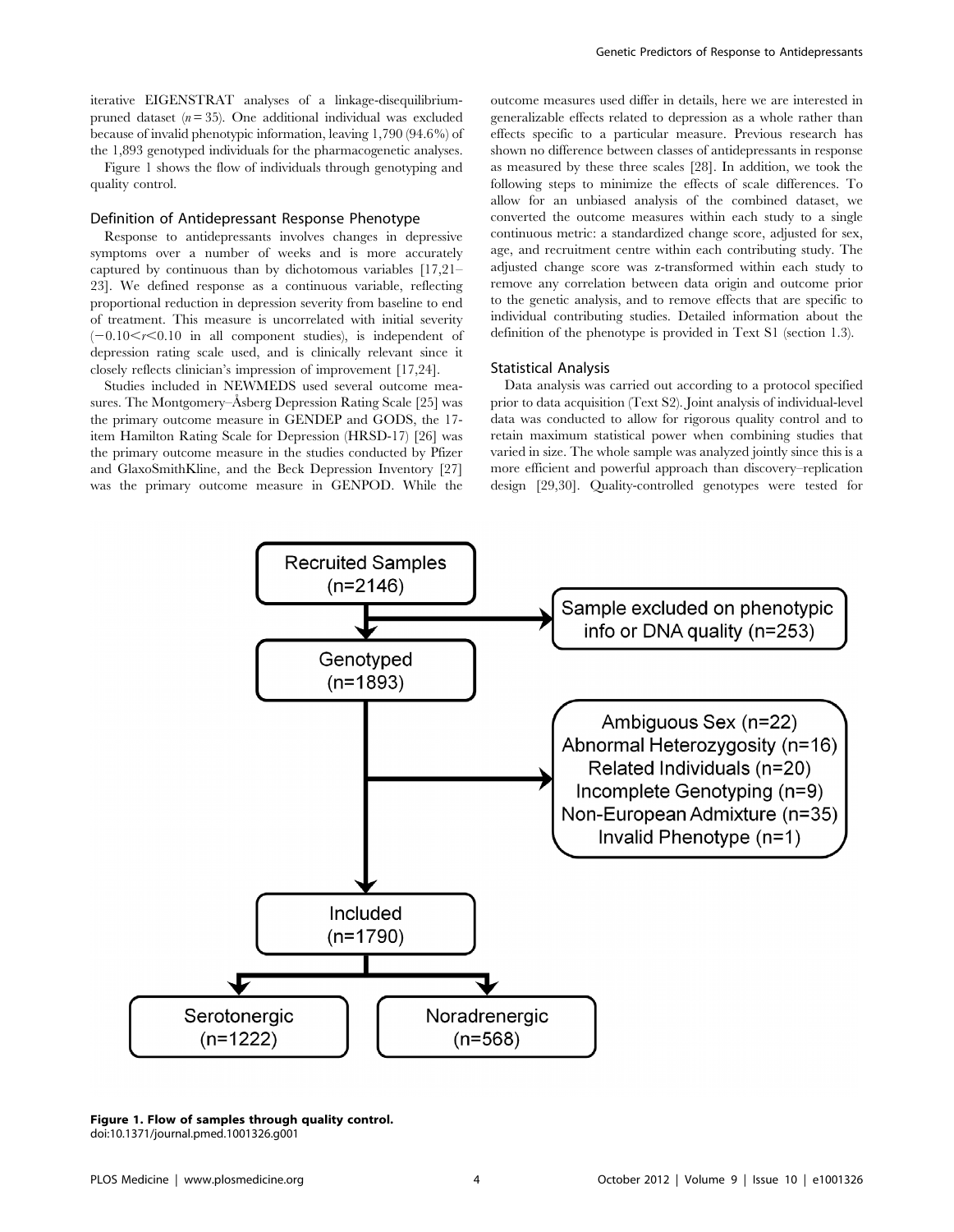association with the adjusted percentage change in depression severity using linear regression under an additive genetic model in PLINK [19]. Four genome-wide analyses were performed. A first linear regression searched for common genetic markers that predict response to both types of antidepressants in the whole sample of 1,790 individuals. The second and third analyses tested predictors of response to SRIs  $(n = 1,222)$  and NRIs  $(n = 568)$ . A fourth analysis, of primary interest to our second aim, searched the genome for common variants that differentially predict response to SRIs and NRIs. To avoid confounding by covariation between antidepressant drug and genetic background due to different studies contributing unequal numbers of individuals to each antidepressant group, we tested this hypothesis as a drug-bygenotype interaction in a sample restricted to individuals that were randomly allocated to treatment with either an SRI or an NRI  $(n = 949)$ , thus ensuring full comparability of the two drug groups on measured and unmeasured confounders. In all analyses, the influence of genetic population structure was controlled by the inclusion of the four significant principal components from the final iteration of the EIGENSTRAT analysis of linkage-disequilibrium-pruned genetic data. We defined genome-wide statistical significance at the generally accepted threshold  $p \leq 5 \times 10^{-8}$  [31].

Associations reaching a less stringent threshold of  $p < 5 \times 10^{-6}$ are reported in Text S1 (section 2). Analyses performed by component study, summary data meta-analysis (Text S1, section 6), and pharmacogenetic associations within genes reported in previous candidate gene and genome-wide studies (Text S1, section 7) are also provided.

#### Power Analysis

Our aim was to determine whether any common genetic variant predicts a clinically significant difference in the outcome of treatment with antidepressants, taking a difference of at least three points in the reduction of depression symptom severity on HRSD-17 as the benchmark for clinical significance [8]. Specifically, we aimed to achieve 80% power to detect an additive genetic effect that explains 6.33% of variance in outcome, corresponding to an HRSD-17 three-point difference in a drug comparison study [9]. Since not all common genetic variants were directly genotyped, we factored in imperfect tagging (at  $R^2 = 0.8$ ) to estimate power for detecting effects of genotyped and ungenotyped variants. The quality-controlled sample provided a power well above 80% to detect a clinically significant effect at the genome-wide significance level for three of the four analyses (overall, SRI, and genotype–drug interaction). The meta-analysis of NEWMEDS and STAR\*D samples had an adequate power to detect even an effect that was half of what would be considered clinically significant. Details of the power analysis can be found in Text S1 (section 1.4).

## Pathway Analysis

Enrichment of genome-wide association signal in genes that belong to known biological pathways was tested using ALIGA-TOR [32]. This method takes a predefined list of significant SNPs, and tests whether these SNPs cluster in genes belonging to a particular pathway more than would be expected by chance, allowing for varying numbers of SNPs per gene and nonindependence of SNPs within and between genes. ALIGATOR corrects the significance levels of pathway-specific enrichment for the testing of multiple non-independent pathways. Further details of the pathway analysis can be found in Text S1 (section 3).

#### Meta-Analysis with STAR\*D

A meta-analysis was undertaken between NEWMEDS and data subsequently obtained from the first level of the STAR\*D (Sequenced Treatment Alternatives to Relieve Depression) trial, when all participants with MDD were treated with citalopram (an SRI), in the hope of finding genome-wide significant associations. For further information about the STAR\*D sample, genotyping, and quality control procedures see Text S1 (section 4.1).

To maximize the overlap between the two samples and genome coverage, both NEWMEDS and STAR\*D were imputed to include over 1.4 million markers using BEAGLE 3.3 [33] and the HapMap phase 3 CEU population as the reference dataset. Metaanalysis was undertaken using the meta command in PLINK [19] in the entire samples and in a sample limited to individuals treated with a serotonergic antidepressant. More information about these methods used can be found in Text S1 (section 4).

#### Polygenic Scoring

While both our main analysis in NEWMEDS and the metaanalysis with STAR\*D had sufficient power to detect clinically significant genetic associations, there could also exist an underlying weak signal from across the genome that could offer insight into the mechanism of antidepressant response. The methodology of polygene scoring allows for the detection of such weakly distributed signal [34]. Details on this method can be found in Text S1 (section 5). Polygenic scores were created based on the NEWMEDS results and used to predict outcomes in STAR\*D using linear regression. Two polygenic tests, one based on the entire NEWMEDS sample and the other restricted to SRI-treated participants, were carried out.

## Results

## Response to Any Antidepressant

Linear regression assessed the influence of 520,978 SNPs on the adjusted percentage change in depression severity in the whole sample of 1,790 antidepressant-treated individuals. A quantile– quantile plot showed a uniform distribution of  $p$ -values, with no inflation of the test statistic (median lambda = 1.0034; Figure 2). No association reached the genome-wide level of significance (Figure 3).

## Response to Serotonergic Antidepressants

A linear regression tested association between 520,978 SNPs and the adjusted percentage change in depression severity in 1,222 SRI-treated individuals. The quantile–quantile plot showed a uniform distribution of  $\nu$ -values, indicating no inflation of the test statistic (median lambda = 1.0094; Figure 2). No SNP was associated at the genome-wide level of significance (Figure 3).

#### Response to Noradrenergic Antidepressants

A linear regression tested association between 520,978 SNPs and adjusted percentage change in depression severity in 568 NRI-treated individuals. The quantile–quantile plot showed a uniform distribution of  $p$ -values, with no inflation of the test statistic (median lambda =  $0.9875$ ; Figure 2). There were no significant associations (Figure 3).

## Differential Response to Serotonergic and Noradrenergic Antidepressants

A linear regression tested the interaction between 520,978 SNPs and antidepressant type (SRI versus NRI) in their effects on the adjusted percentage change in depression severity among the 949 individuals randomly allocated to SRI or NRI antidepressant. The quantile–quantile plot showed a uniform distribution of  $\not$ -values, with no inflation of the test statistic (median lambda =  $1.0015$ ;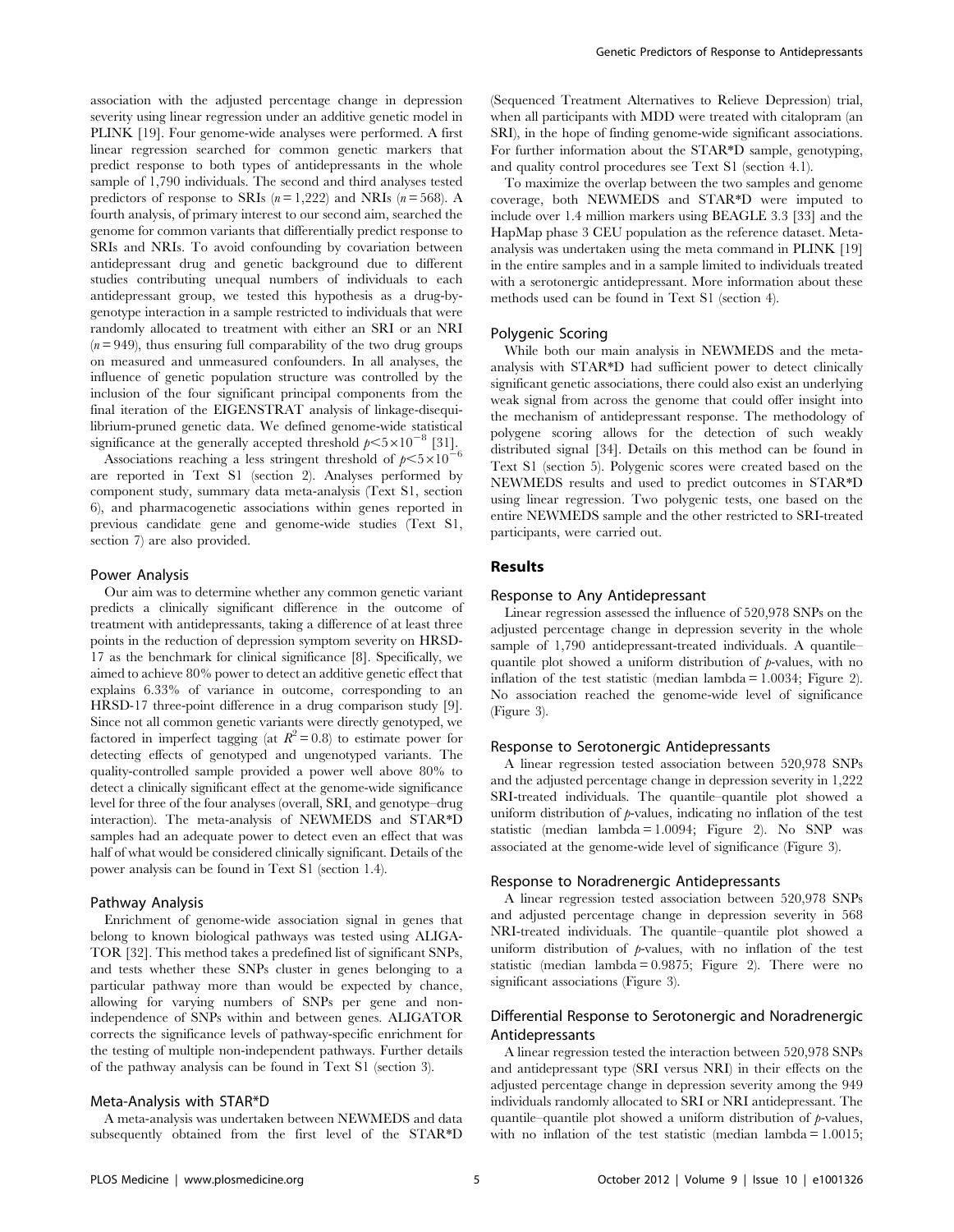

Figure 2. Quantile-quantile plots for the four genome-wide analyses. (A) Analysis of the whole sample  $(n = 1,790)$ ; (B) analysis of SRI-treated individuals ( $n = 1,222$ ); (C) analysis of NRI-treated individuals ( $n = 568$ ); (D) gene-by-drug interaction analysis in the randomly allocated individuals  $(n=949)$ . The shaded area is the 95% confidence interval of values expected under a uniform distribution. doi:10.1371/journal.pmed.1001326.g002

Figure 2). No genotype–drug interactions were detected at the genome-wide level of significance (Figure 3).

For all four analyses, a meta-analysis of results from contributing studies also gave negative results (see Text S1, section 6).

#### Pathway Analysis

Pathway analysis tested whether any biological pathways had more genes in the top 5% of genes (ranked by their most significant SNP) than expected by chance. None of the four analyses (response to any antidepressant, serotonergic antidepressants, noradrenergic antidepressants, and differential response to serotonergic and noradrenergic antidepressants) showed a significant excess in the number of enriched pathways, and no single pathway was significantly enriched after correcting for multiple testing. Full results are given in Text S1 (section 3.2).

## Meta-Analysis with STAR\*D

A meta-analysis tested percentage improvement in 2,897 individuals from NEWMEDS and STAR\*D using over 1.1 million genotyped and imputed SNPs and found no genome-wide significant results. A meta-analysis restricted to SRI-treated individuals  $(n = 2,329)$  found no genome-wide significant results. For more information see Text S1 (section 4.4).

## Polygenic Scoring

Polygenic scores were calculated to test the combined effect of multiple weak associations across the genome. Scores were created using NEWMEDS and used to predict outcomes in STAR\*D. In the analysis that included all individuals (NEWMEDS,  $n = 1,790$ ; STAR $*$ D,  $n = 1,107$ , there was no significant prediction across the 13 progressive  $p$ -value thresholds. In a sample restricted to SRItreated individuals (NEWMEDS,  $n = 1,222$ ; STAR\*D,  $n = 1,107$ ), there was no significant prediction from any of the 13 progressive p-value thresholds either. Further information about the results can be found in Text S1 (section 5.2).

## Discussion

In a large pharmacogenetic analysis, including 1,790 antidepressant-treated individuals with MDD, none of the more than 500,000 genetic markers predicted treatment outcome after genome-wide correction. Since our study had adequate statistical power to detect common genetic variants with a clinically significant predictive effect, the results suggest that single marker prediction will not contribute to personalizing prescription of currently available antidepressants. Increasing sample size may aid in obtaining positive results in future studies, which may provide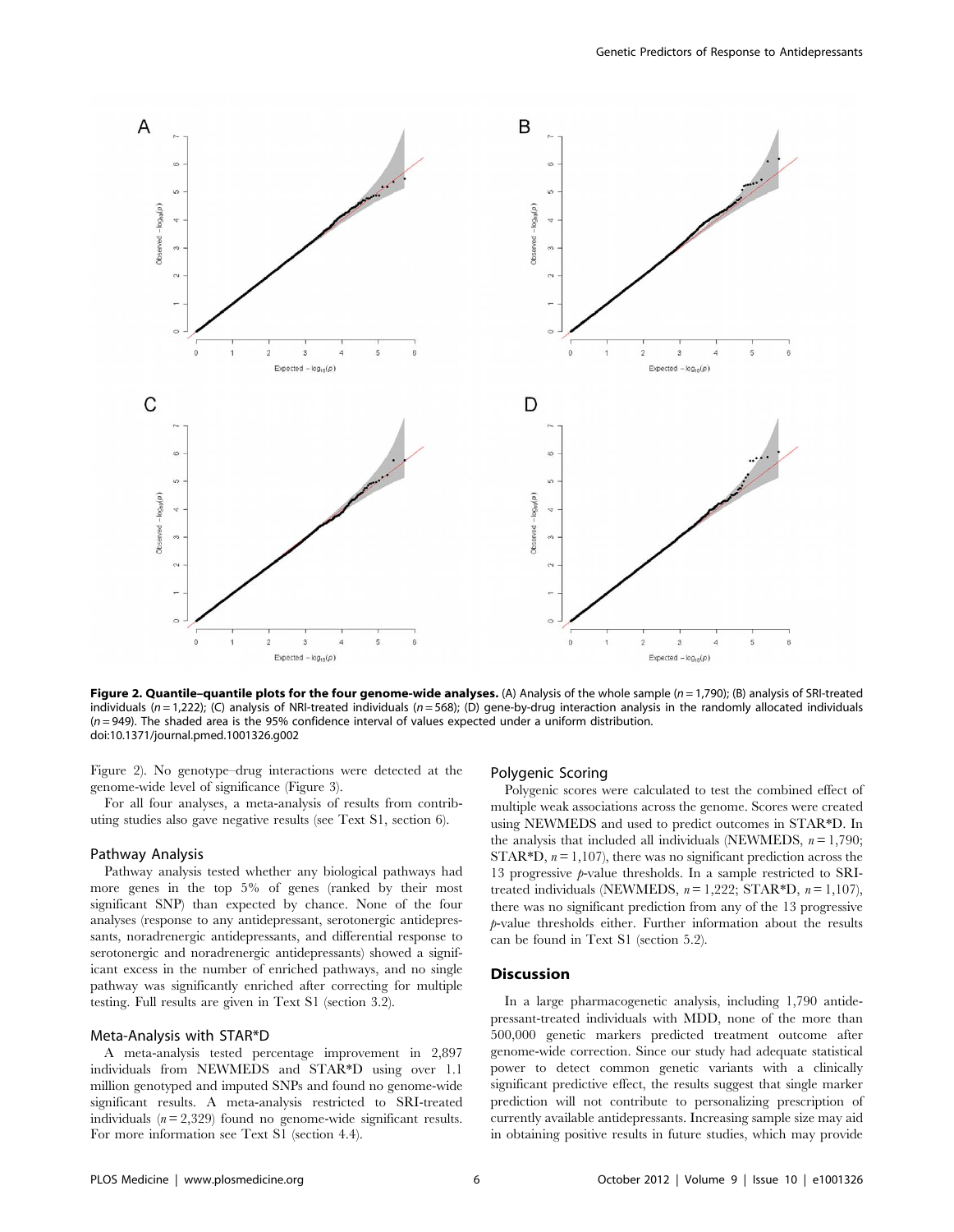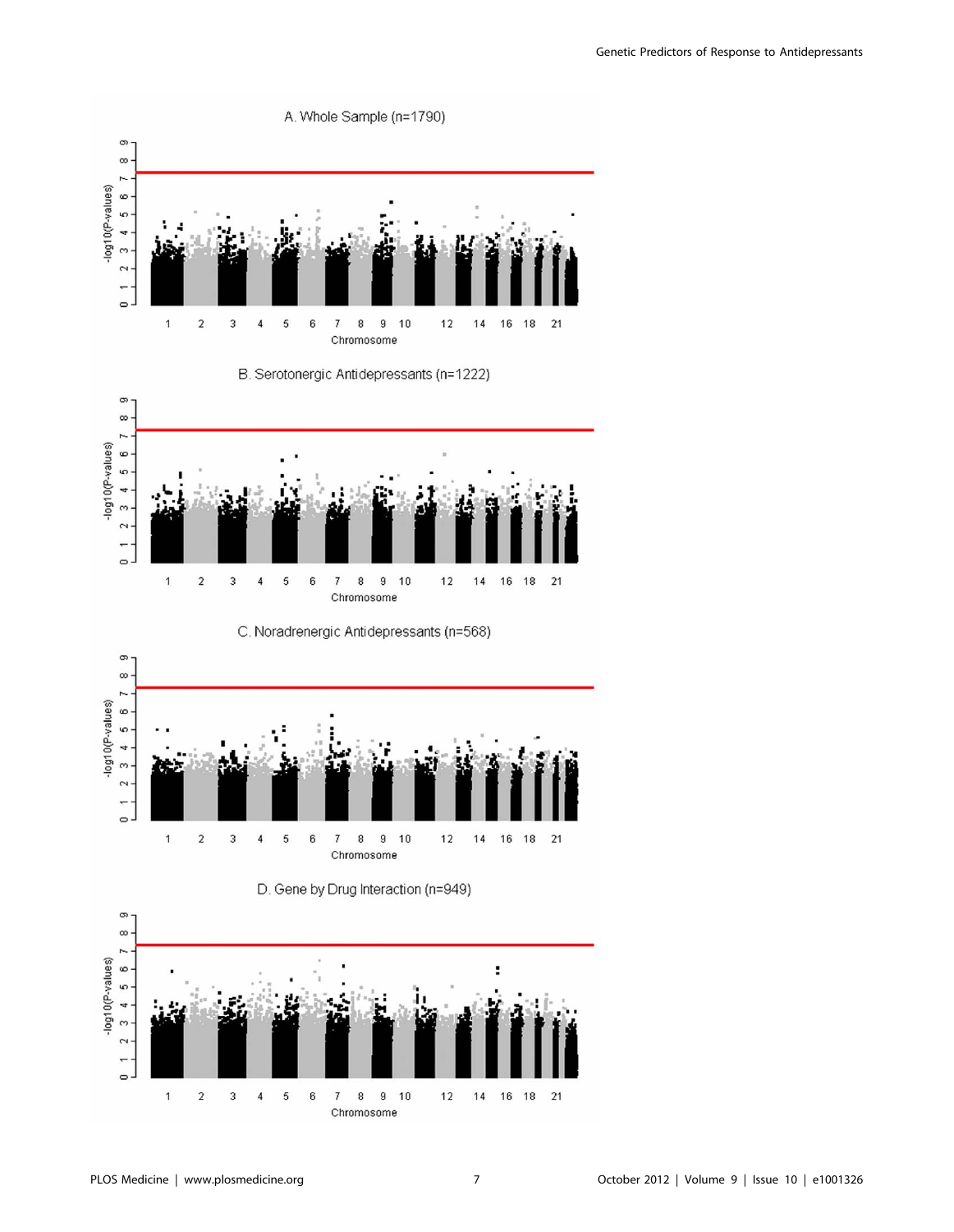Figure 3. Manhattan plots for the genome-wide pharmacogenetic analyses showing results by  $-\log 10$  p-value and chromosome **location.** The red line indicates the genome-wide significance level  $(p<5.0\times10^{-5})$ , and the absence of data points above this line indicates the lack of significant associations in the four analyses: (A) analysis of the whole sample  $(n=1.790)$ ; (B) analysis of SRI-treated individuals  $(n=1.222)$ ; (C) analysis of NRI-treated individuals ( $n = 568$ ); (D) gene-by-drug interaction analysis in the randomly allocated individuals ( $n = 949$ ). doi:10.1371/journal.pmed.1001326.g003

insight into the mechanism of the therapeutic action of antidepressants, even though the effect size will likely be too small to translate into clinical applications.

The lack of genome-wide significant or even moderately strong associations among a comprehensive list of candidate genes (details in Text S1, section 7) puts previously reported positive results from smaller candidate gene studies [4,35] into a sobering perspective. The current study also fails to strengthen associations found previously in the genome-wide association study of the GENDEP sample [17], the largest sub-sample in the NEWMEDS consortium, or other genome-wide pharmacogenetic studies [11,12,17]. Furthermore, the current investigation fails to find a genome-wide significant association in the largest pharmacogenetic meta-analysis to date, which included 2,897 individuals. Pathway analysis has not shown any enrichment for a known biological pathway. Polygenic prediction has not found any evidence for a distributed convergent signal between the two largest pharmacogenetic samples collected to date. It is therefore possible that common polymorphisms will not help predict the outcome of treatment with commonly used antidepressants in a clinical meaningful way.

## Limitations

The present study benefited from a large sample through the combination of participants from multiple studies. This limits the interpretation of the present results in several ways. One limitation is the use of multiple antidepressants, each differing slightly in its chemical structure, transporter affinity, and receptor binding profile. Based on previous pharmacogenetic data [14], we hypothesized the existence of common genetic predictors of response to antidepressants with broadly defined modes of action, such as serotonin and noradrenaline reuptake inhibition. While we found no predictors of response to SRI or NRI types of antidepressants, our results are compatible with the existence of pharmacogenetic effects that are specific to a particular antidepressant compound. Large groups treated with the same drug may uncover genetic predictors that were not detected in the present study. However, the largest existing sample treated with the same antidepressant has also failed to detect significant genetic predictors in a genome-wide analysis [11], and it is unlikely that even larger samples with homogeneous treatment will be collected in the near future. The studies included in NEWMEDS also differed in other aspects, e.g., in the depression rating scale used and in the way participants were recruited. The adjusted change score used as the phenotype in this study removed effects specific to each individual contributing study. This measure was intended to minimize the risk of spurious findings, but it could have reduced the impact of a genuinely larger treatment effect in a particular study. However, our aim was to detect pragmatic predictors that generalize to multiple settings rather than effects specific to a particular homogeneous group. It is unlikely that pharmacogenetic predictions limited to a particular depression rating scale or to a more homogeneous subgroup of patients would be clinically meaningful or commercially viable. Furthermore, a meta-analysis

#### References

1. Kessler RC, Chiu WT, Demler O, Merikangas KR, Walters EE (2005) Prevalence, severity, and comorbidity of 12-month DSM-IV disorders in the National Comorbidity Survey Replication. Arch Gen Psychiatry 62: 617–627.

conducted across the individual studies provided similar results (see Text S1, section 6). A related limitation was the smaller size of the NRI-treated sample, meaning that only relatively strong predictors could be identified in this arm of the study. Additional limitations pertain to the scope of the present study. Our results are limited to the influence of common polymorphisms on the therapeutic effects of several monoaminergic antidepressants under study in individuals of European ancestry. Studies in other populations and studies of antidepressants with a non-monoaminergic mode of action are needed to extend the scope of pharmacogenetic exploration.

## Conclusions and Future Directions

Our study adds to the growing literature of genome-wide pharmacogenetic studies, offering, to our knowledge, the largest body of pharmacogenetic data available to date. The absence of pharmacogenetic associations with clinically meaningful effect suggests that common genetic variation is not ready to inform personalization of treatment for depression. Future studies may need to combine clinical, genetic, epigenetic, transcriptomic, and proteomic information to obtain clinically meaningful prediction of how an individual with major depression will respond to antidepressant treatment.

#### Supporting Information

Text S1 Supplementary methods and results. Supplementary text, tables, and figures including further information about the individual studies included in the analysis, suggestive  $(p<5\times10^{-6})$  results from whole genome analyses in NEWMEDS, pathway analysis, meta-analysis between NEWMEDS and STAR\*D, polygenic score, study-level meta-analysis between samples in NEWMEDS, reporting of results for previously identified candidate genes for antidepressant response, and imputation results from NEWMEDS. (PDF)

Text S2 Study protocol. (PDF)

## Author Contributions

Conceived and designed the experiments: RU PM JRW TBS SK. Performed the experiments: MG. Analyzed the data: KET PH. Contributed reagents/materials/analysis tools: NP GB ED DE SKH JH NH XH BJ WM OM MO'D TJP AP MR DS KJA IC AF AM GL PM. Wrote the first draft of the manuscript: KET RU. Contributed to the writing of the manuscript: KET MG NP GB ED DE SKH JH NH XH BJ WM OM MO'D TJP AP MR DS KJA IC AF JRW AM PH GL CML TBS SK PM RU. ICMJE criteria for authorship read and met: KET MG NP GB ED DE SKH JH NH XH BJ WM OM MO'D TJP AP MR DS KJA IC AF JRW AM PH GL CML TBS SK PM RU. Agree with manuscript results and conclusions: KET MG NP GB ED DE SKH JH NH XH BJ WM OM MO'D TJP AP MR DS KJA IC AF JRW AM PH GL CML TBS SK PM RU. Supervised the statistical analyses: CML.

<sup>2.</sup> Rush AJ, Trivedi MH, Wisniewski SR, Nierenberg AA, Stewart JW, et al. (2006) Acute and longer-term outcomes in depressed outpatients requiring one or several treatment steps: a STAR\*D report. Am J Psychiatry 163: 1905–1917.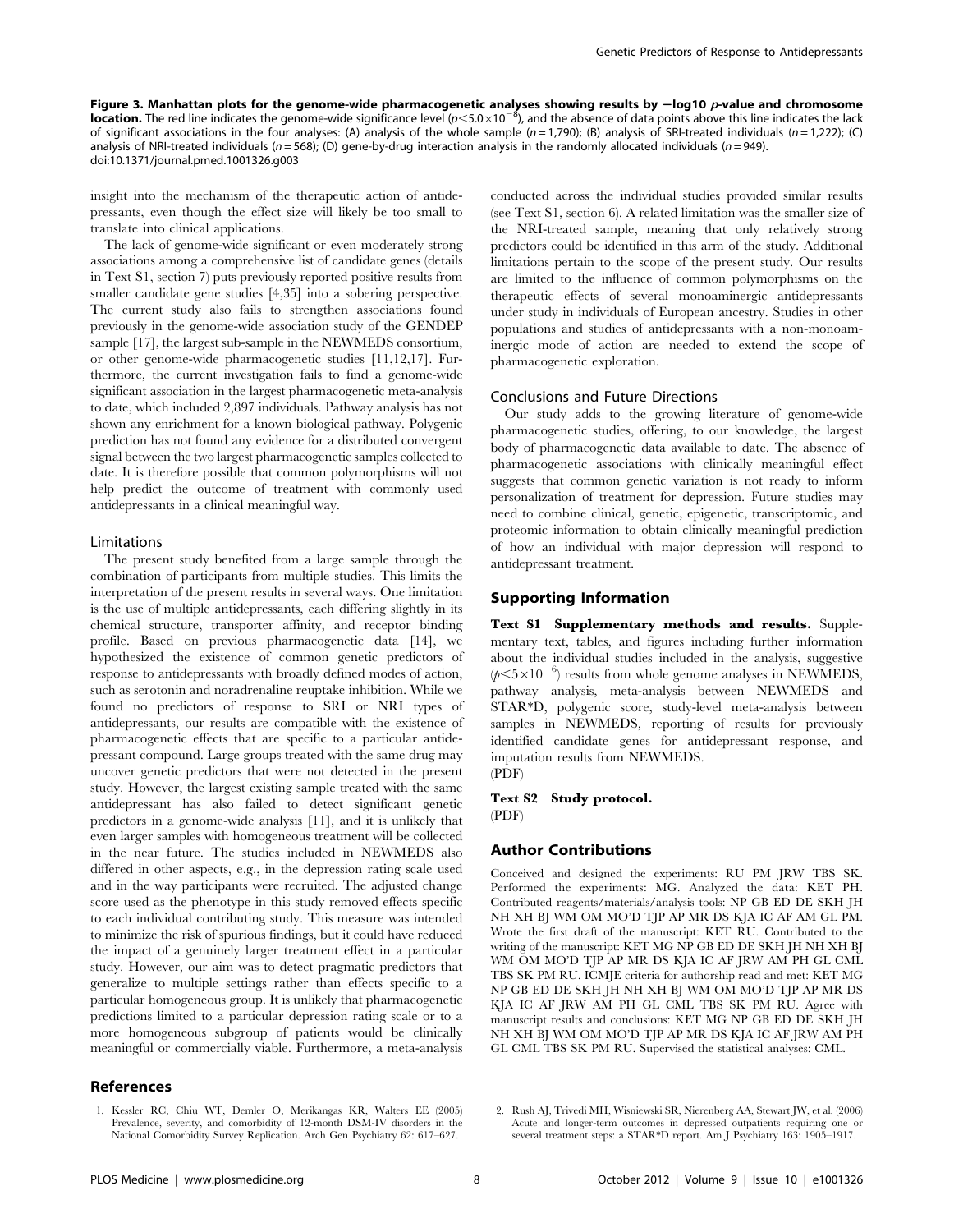- 3. Trivedi MH, Rush AJ, Wisniewski SR, Nierenberg AA, Warden D, et al. (2006) Evaluation of outcomes with citalopram for depression using measurement-based care in STAR\*D: implications for clinical practice. Am J Psychiatry 163: 28–40.
- 4. Kato M, Serretti A (2010) Review and meta-analysis of antidepressant pharmacogenetic findings in major depressive disorder. Mol Psychiatry 15: 473–500.
- 5. Kirchheiner J, Fuhr U, Brockmoller J (2005) Pharmacogenetics-based therapeutic recommendations—ready for clinical practice? Nat Rev Drug Discov 4: 639–647.
- 6. Mrazek DA, Lerman C (2011) Facilitating clinical implementation of pharmacogenomics. JAMA 306: 304–305.
- 7. Kim H, Lim SW, Kim S, Kim JW, Chang YH, et al. (2006) Monoamine transporter gene polymorphisms and antidepressant response in koreans with late-life depression. JAMA 296: 1609–1618.
- 8. National Institute for Health and Clinical Excellence (2004) Depression: management of depression in primary and secondary care. London: National Institute for Health and Clinical Excellence.
- 9. Uher R, Tansey KE, Malki K, Perlis RH (2012) Biomarkers predicting treatment outcome in depression: what is clinically significant? Pharmacogenomics 13: 233–240.
- 10. Simon GE, Perlis RH (2010) Personalized medicine for depression: can we match patients with treatments? Am J Psychiatry 167: 1445–1455.
- 11. Garriock HA, Kraft JB, Shyn SI, Peters EJ, Yokoyama JS, et al. (2010) A genomewide association study of citalopram response in major depressive disorder. Biol Psychiatry 67: 133–138.
- 12. Ising M, Lucae S, Binder EB, Bettecken T, Uhr M, et al. (2009) A genomewide association study points to multiple loci that predict antidepressant drug treatment outcome in depression. Arch Gen Psychiatry 66: 966–975.
- 13. Hughes B (2009) Novel consortium to address shortfall in innovative medicines for psychiatric disorders. Nat Rev Drug Discov 8: 523–524.
- 14. Uher R, Huezo-Diaz P, Perroud N, Smith R, Rietschel M, et al. (2009) Genetic predictors of response to antidepressants in the GENDEP project. Pharmacogenomics J 9: 225-233.
- 15. Thomas L, Mulligan J, Mason V, Tallon D, Wiles N, et al. (2008) Genetic and clinical predictors of treatment response in depression: the GenPod randomised trial protocol. Trials 9: 29.
- 16. Perroud N, Bondolfi G, Uher R, Gex-Fabry M, Aubry JM, et al. (2011) Clinical and genetic correlates of suicidal ideation during antidepressant treatment in a depressed outpatient sample. Pharmacogenomics 12: 365–377.
- 17. Uher R, Perroud N, Ng MY, Hauser J, Henigsberg N, et al. (2010) Genomewide pharmacogenetics of antidepressant response in the GENDEP project. Am J Psychiatry 167: 555–564.
- 18. Malki K, Uher R, Paya-Cano J, Binder E, Rietschel M, et al. (2010) Convergent animal and human evidence suggests a role of PPM1A gene in response to antidepressants. Biol Psychiatry 69: 360–365.
- 19. Purcell S, Neale B, Todd-Brown K, Thomas L, Ferreira MA, et al. (2007) PLINK: a tool set for whole-genome association and population-based linkage
- analyses. Am J Hum Genet 81: 559–575. 20. Wittke-Thompson JK, Pluzhnikov A, Cox NJ (2005) Rational inferences about departures from Hardy-Weinberg equilibrium. Am J Hum Genet 76: 967–986.
- 21. Royston P, Altman DG, Sauerbrei W (2006) Dichotomizing continuous predictors in multiple regression: a bad idea. Stat Med 25: 127–141.
- 22. Streiner DL (2002) Breaking up is hard to do: the heartbreak of dichotomizing continuous data. Can J Psychiatry 47: 262–266.
- 23. Uher R, Muthen B, Souery D, Mors O, Jaracz J, et al. (2010) Trajectories of change in depression severity during treatment with antidepressants. Psychol Med 40: 1367–1377.
- 24. Leucht S, Kane JM, Etschel E, Kissling W, Hamann J, et al. (2006) Linking the PANSS, BPRS, and CGI: clinical implications. Neuropsychopharmacology 31: 2318–2325.
- 25. Montgomery SA, Asberg M (1979) A new depression scale designed to be sensitive to change. Br J Psychiatry 134: 382–389.
- 26. Hamilton M (1960) A rating scale for depression. J Neurol Neurosurg Psychiatry 23: 56–62.
- 27. Beck AT, Ward CH, Mendelson M, Mock J, Erbaugh J (1961) An inventory for measuring depression. Arch Gen Psychiatry 4: 561–571.
- 28. Uher R, Maier W, Hauser J, Marusic A, Schmael C, et al. (2009) Differential efficacy of escitalopram and nortriptyline on dimensional measures of depression. Br J Psychiatry 194: 252–259.
- 29. Skol AD, Scott LJ, Abecasis GR, Boehnke M (2006) Joint analysis is more efficient than replication-based analysis for two-stage genome-wide association studies. Nat Genet 38: 209–213.
- 30. Kallberg H, Alfredsson L, Feychting M, Ahlbom A (2010) Don't split your data. Eur J Epidemiol 25: 283–284.
- 31. Dudbridge F, Gusnanto A (2008) Estimation of significance thresholds for genomewide association scans. Genet Epidemiol 32: 227–234.
- 32. Holmans P, Green EK, Pahwa JS, Ferreira MA, Purcell SM, et al. (2009) Gene ontology analysis of GWA study data sets provides insights into the biology of bipolar disorder. Am J Hum Genet 85: 13–24.
- 33. Browning SR, Browning BL (2007) Rapid and accurate haplotype phasing and missing-data inference for whole-genome association studies by use of localized haplotype clustering. Am J Hum Genet 81: 1084–1097.
- 34. Purcell SM, Wray NR, Stone JL, Visscher PM, O'Donovan MC, et al. (2009) Common polygenic variation contributes to risk of schizophrenia and bipolar disorder. Nature 460: 748–752.
- 35. Horstmann S, Binder EB (2009) Pharmacogenomics of antidepressant drugs. Pharmacol Ther 124: 57–73.